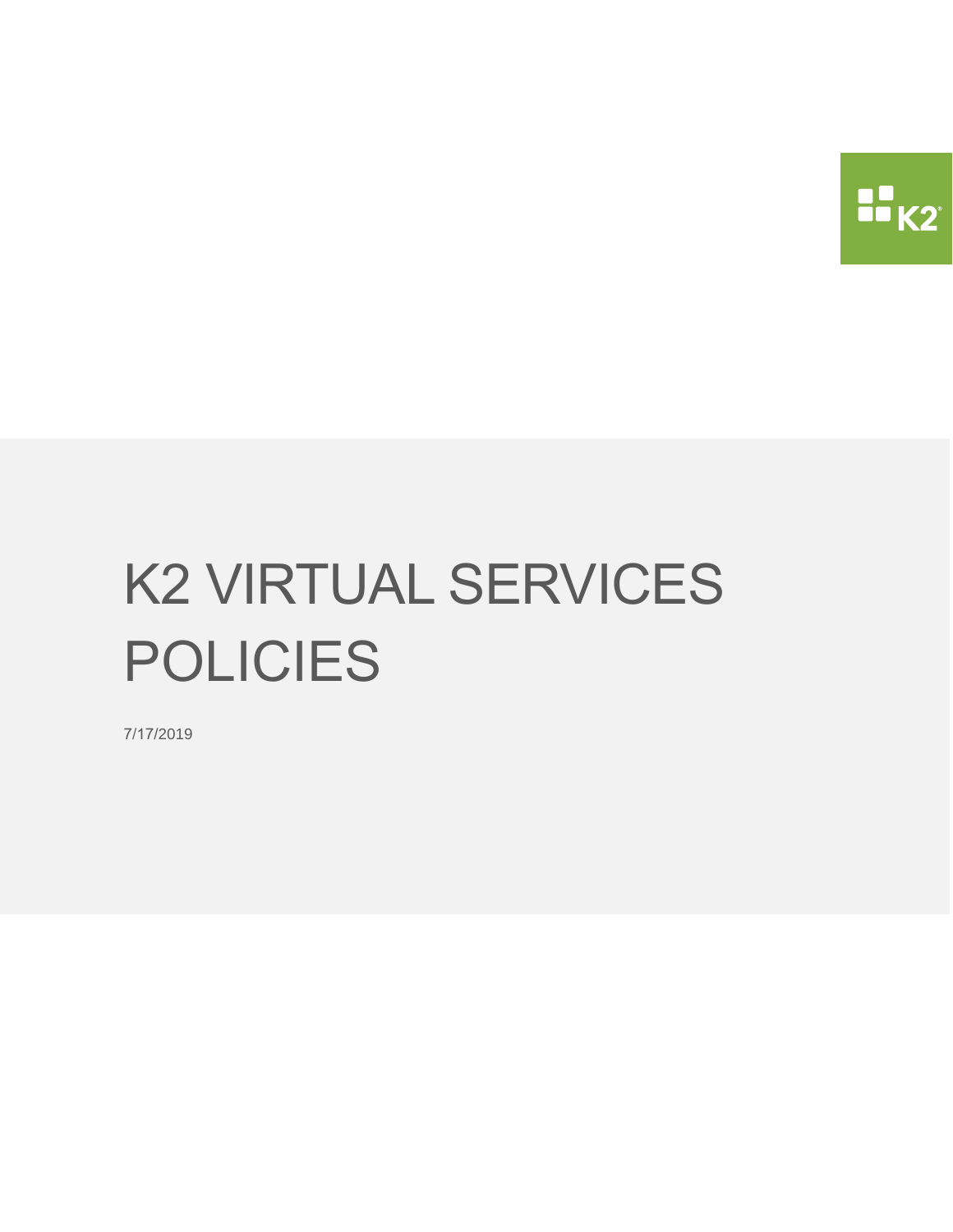# TABLE OF CONTENTS

| Video recording or instructional documentation of Installation, upgrade, mentoring or |  |
|---------------------------------------------------------------------------------------|--|
|                                                                                       |  |
|                                                                                       |  |
|                                                                                       |  |
|                                                                                       |  |
|                                                                                       |  |
|                                                                                       |  |
|                                                                                       |  |
|                                                                                       |  |
|                                                                                       |  |
|                                                                                       |  |
|                                                                                       |  |
|                                                                                       |  |
|                                                                                       |  |
|                                                                                       |  |
|                                                                                       |  |
|                                                                                       |  |
|                                                                                       |  |
|                                                                                       |  |
|                                                                                       |  |
|                                                                                       |  |
|                                                                                       |  |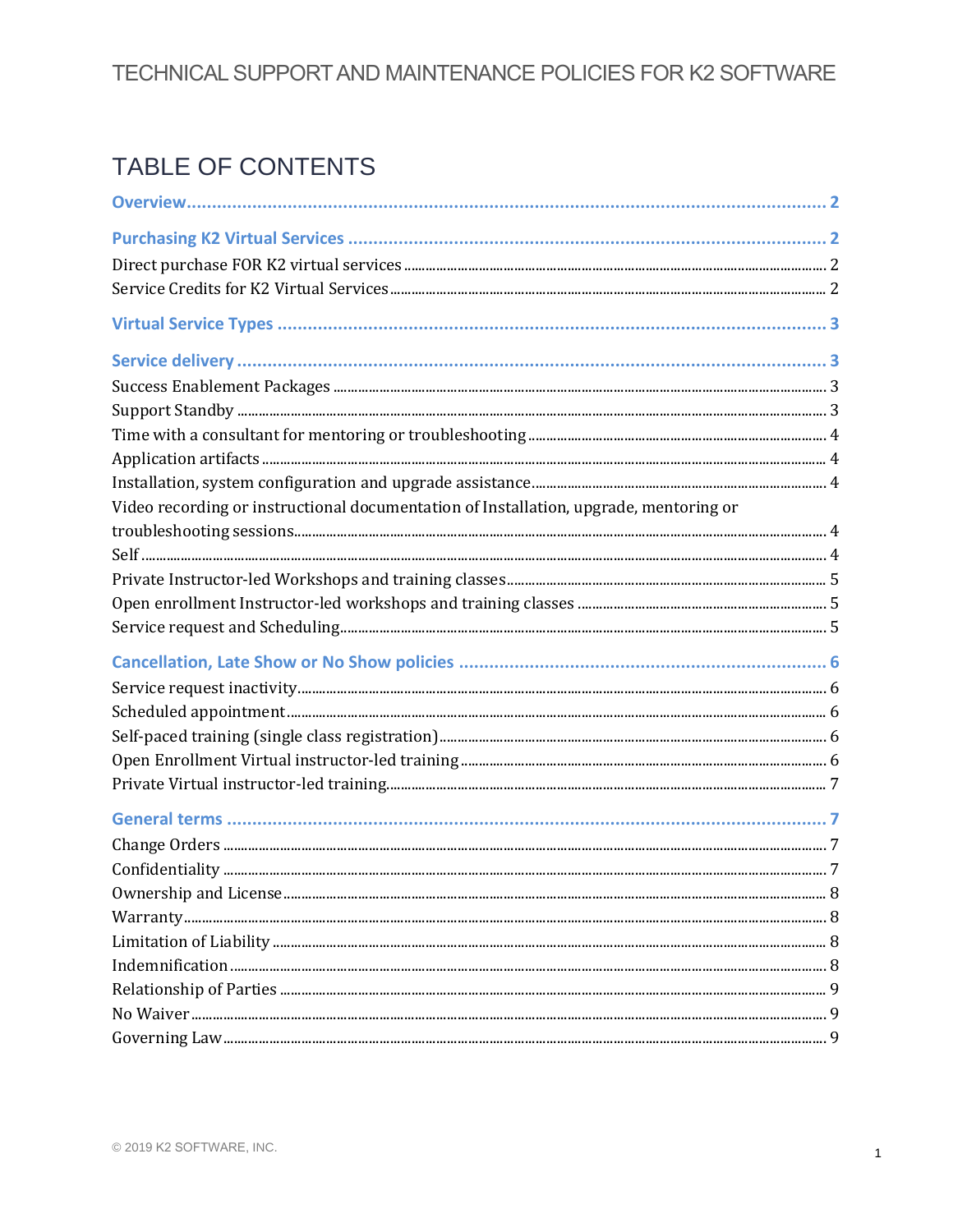# <span id="page-2-0"></span>**OVERVIEW**

These Virtual Services Policies ("Policies") apply to K2 Software, Inc.'s ("K2") consulting services that aid in the use of its software products (collectively "Software") and are delivered remotely or in a "virtual" setting, through email, telephone, teleconference and/or web conferencing (collectively "K2 Virtual Services").

As used in these Policies, "Customer," "Licensee," "you" and "your" refer to the individual or entity that has ordered K2 Virtual Services from K2 or through an authorized distributor or reseller.

All K2 Virtual Services as specified in these Policies will be provided in English.

These Policies are subject to change at K2's discretion.

# <span id="page-2-1"></span>PURCHASING K2 VIRTUAL SERVICES

There are two ways to purchase K2 Virtual Services:

#### <span id="page-2-2"></span>**DIRECT PURCHASE FOR K2 VIRTUAL SERVICES**

You can purchase directly by issuing a purchase order. After the order has been processed, a service request will automatically be created and assigned for delivery to the applicable team.

#### <span id="page-2-3"></span>**SERVICE CREDITS FOR K2 VIRTUAL SERVICES**

K2 Services Credits ("Credits") are a flexible means of paying for K2 Virtual Services. You can purchase Credits by issuing a purchase order or buying through [store.k2.com.](https://store.k2.com/) The number of Credits required for K2 Virtual Services will depend on the type of service, scope of the request, and delivery model chosen.

When you schedule a K2 Virtual Service, an initial number of Credits will be deducted temporarily from your account. Additional Credits will be deducted as needed for the cost of the K2 Virtual Service, and all allocated Credits will used upon delivery of the service.

Credits are valid for up to one year (12 months) from date of purchase. Credits will automatically expire after this period. Credits that expire while allocated to a K2 Virtual Service engagement will remain valid for an additional 30 days while the request is active or until the credits are released from the service request.

You must be currently receiving Technical Support and Maintenance or have a valid K2 subscription to purchase and use Credits. Should your Technical Support and Maintenance or K2 subscription expire while you still have unused Credits, those Credits will be reinstated for their remaining validity period if you renew your Technical Support and Maintenance or purchase a valid K2 subscription within thirty days after the expiration date.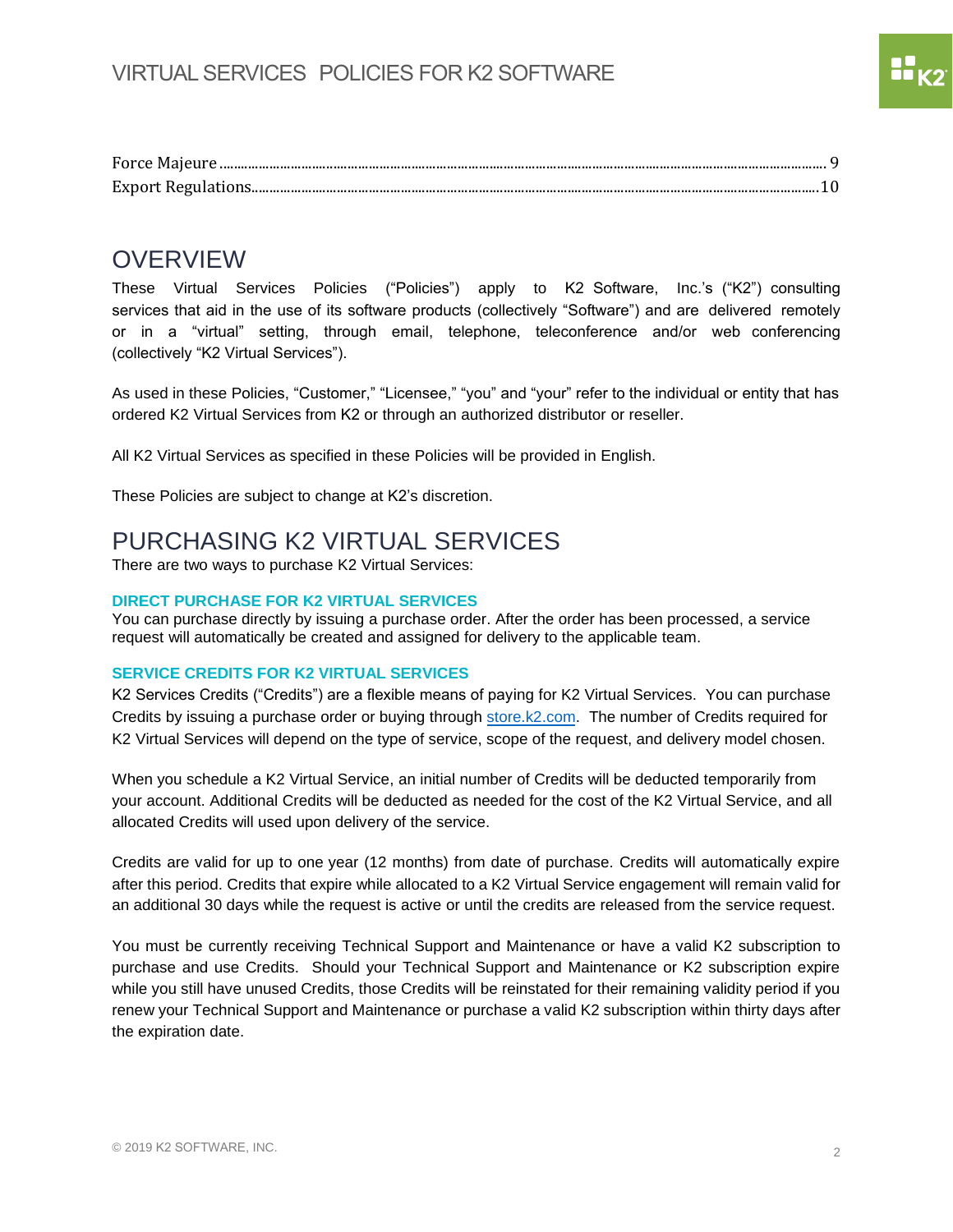# <span id="page-3-0"></span>VIRTUAL SERVICE TYPES

K2 Virtual Services are focused on driving success in every step of the customer journey.

The following are examples of available service categories, although service availability may change from time to time, and K2 reserves the right to make changes in offerings at any time:

- **I. Afterhours support standby for scheduled events** Support will be on standby to assist with troubleshooting issues you face during a self-directed planned install, upgrade or deployment.
- **II. Performance evaluation, optimization and troubleshooting** Assistance in preventing and resolving performance related issues associated with an application or your platform.
- **III. Application design and development mentoring and assistance** Various levels of assistance and mentoring during your development life cycle.
- **IV. Infrastructure and administrative mentoring and assistance**  Various levels of assistance and mentoring focused on setup and administration of your K2 platform.
- **V. Installation or upgrade assistance**  Assistance with installing, configuring or upgrading your K2 platform.
- **VI. Workshops, Training and Certification** Software training, workshops and K2 certification exams that are self-paced, guided or instructor-led.
- **VII. Success Enablement Packages** Success enablement packages are collections of services to enhance user enablement. Each package contains a variety of K2 Virtual Services, including product orientation, product training, workshops on expert topics associated with application development and K2 platform administration, application design assistance, application development mentoring and K2 platform administration mentoring.

# <span id="page-3-1"></span>SERVICE DELIVERY

K2 Virtual Services are delivered in different formats. Each type of delivery has different requirements.

# <span id="page-3-2"></span>**SUCCESS ENABLEMENT PACKAGES**

K2 Virtual Services will be delivered in sequence and will be guided by a consultant. Services will be delivered during business hours only. Scheduled time with a consultant cannot exceed four (4) hours per day.

# <span id="page-3-3"></span>**SUPPORT STANDBY**

A dedicated K2 support engineer will be ready and on call during the execution of your scheduled event. In order to engage during this time, you will be required to call the support engineer for assistance. One (1) week lead-time is required to schedule K2 Support Standby.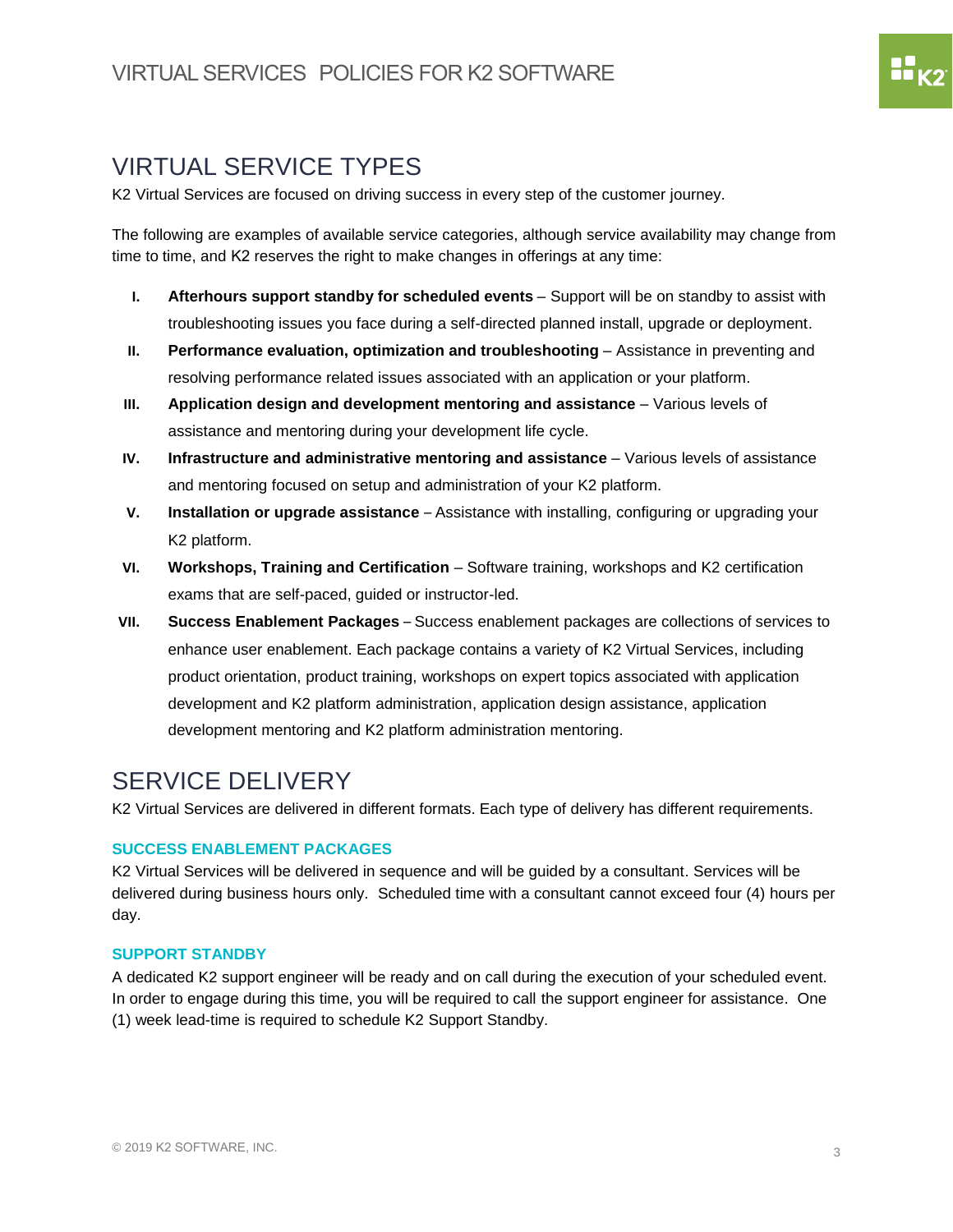# <span id="page-4-0"></span>**TIME WITH A CONSULTANT FOR MENTORING OR TROUBLESHOOTING**

Time can be scheduled with a consultant to discuss your topic, troubleshoot your performance issue or assist in real-time. Scheduled time with a consultant cannot exceed four (4) hours per day. Three (3) days of lead time is required for scheduling a consultant.

In some situations, the consultant may need to investigate, fact find or model out various options to assist with your question. Even though this time is not spent online with you, any necessary preparation will be billable time.

## <span id="page-4-1"></span>**APPLICATION ARTIFACTS**

K2 Virtual Services deliver artifacts as examples or samples of how a specific functionality can be used in K2 software. Artifacts are not production-ready and provided only as examples. K2 is not liable for direct or indirect use of any artifacts in a live system.

## <span id="page-4-2"></span>**INSTALLATION, SYSTEM CONFIGURATION AND UPGRADE ASSISTANCE**

Installations, system configurations and upgrades are guided by a K2 Virtual Services consultant. You will be provided with instructions on pre-installation configuration requirements; validation of all preinstallation configuration requirements; live guidance during the installation, configuration or upgrade of all K2 artifacts per predefined scope; live troubleshooting related to issues; and testing of the K2 infrastructure after successful implementation. Engagements can be scheduled during business or nonbusiness hours. Additional fees will be required for non-business hour engagements. One (1) week of lead-time is required for scheduling an engagement.

#### <span id="page-4-3"></span>**VIDEO RECORDING OR INSTRUCTIONAL DOCUMENTATION OF INSTALLATION, UPGRADE, MENTORING OR TROUBLESHOOTING SESSIONS**

Video recordings or instructional documentation are not automatically included as part of the standard delivery of any K2 Virtual Service and are only provided upon request during the submission of the service request. If such a request is made, each session with a consultant can be recorded as instructional documentation or video recording. A personalized installation guide can be created on request. Recordings and guides will be delivered electronically within two business days after the remote engagement. Video recordings or instructional documentation will incur an additional fee or Credits.

## **SELF-PACED TRAINING, WORKSHOPS, SUBSCRIPTIONS AND K2 CERTIFICATION EXAMS**

<span id="page-4-4"></span>Self-paced training and self-paced workshops are delivered electronically through secure login to K2 University's online videos and content. You will receive a username and password for accessing content. Content can be accessed individually or through a subscription.

If a single training course or workshop is purchased, you will receive access to that training course or workshop only and not to any other content. Access expires 3 months from date of purchase.

Training subscriptions provide access to a variety of available K2 training and workshop content. Training subscriptions allow either 3- or 12-month access from date of purchase to all available training and workshop content for that period. Training subscriptions include named users. One change to named users per subscription term is allowed solely if a user terminates employment with the subscriber. This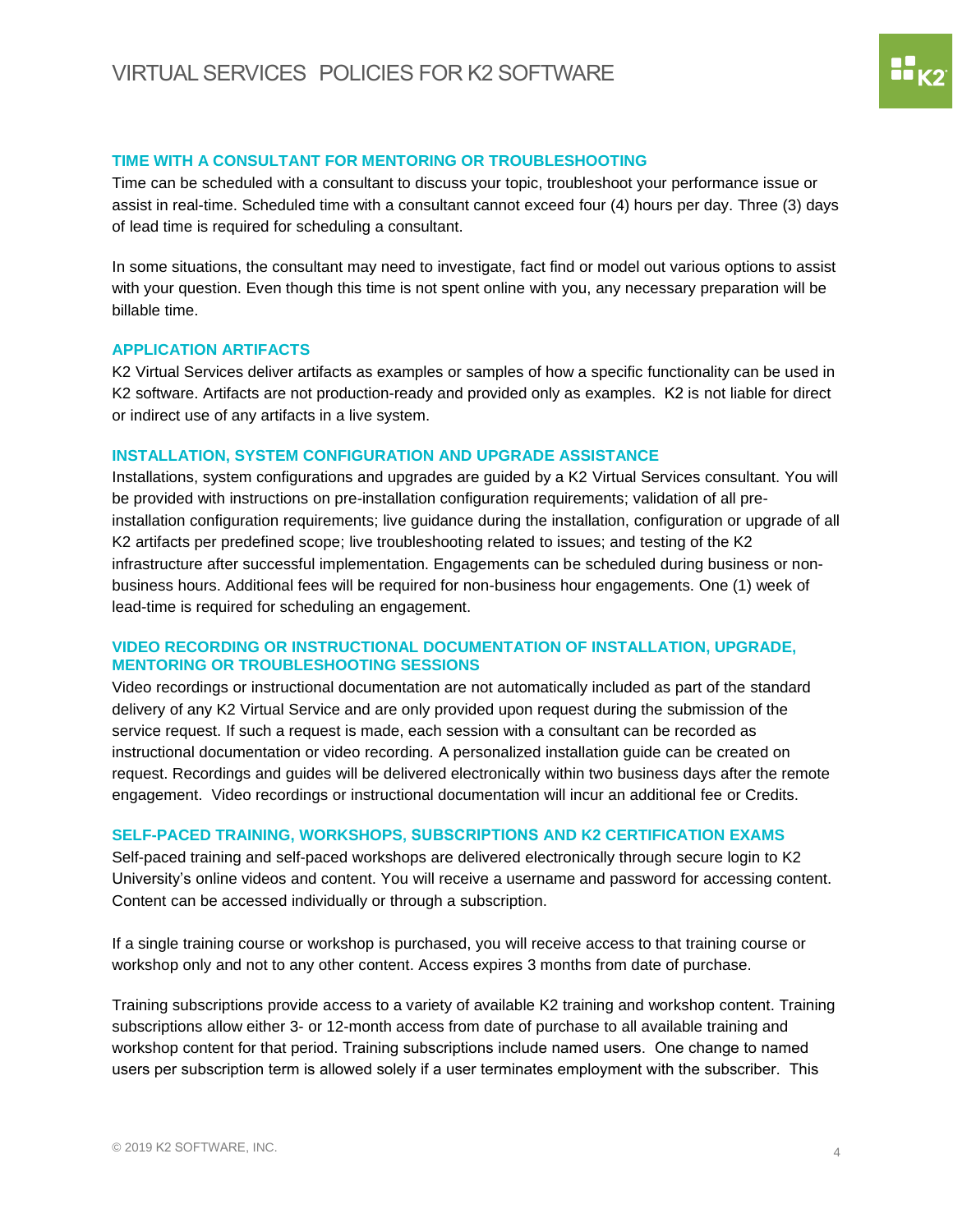88<br>88 K 2

will not apply to any complimentary subscriptions.

Certification exams are delivered electronically through a secure login. In addition to these Policies, exams also are governed by the K2 Certification Exam Terms & Conditions. On successful completion of an exam, a Certification PDF and badge image will be provided to the student electronically.

#### <span id="page-5-0"></span>**PRIVATE INSTRUCTOR-LED WORKSHOPS AND TRAINING CLASSES**

Private virtual classroom training is delivered using a secure login to a web-based classroom hosted by a live instructor. The students in class must be from a single organization.

Class dates will be mutually agreed upon. Students must follow the classroom requirements provided in advance of training. Any K2 artifacts required for completion of any hands-on exercises will be provided to each student. Hands-on exercises should be completed on the student's own K2 instance. If students do not have a K2 instance available for performing any of the hands-on exercises, a K2 hosted training instance can be provided for the duration of the class.

#### <span id="page-5-1"></span>**OPEN ENROLLMENT INSTRUCTOR-LED WORKSHOPS AND TRAINING CLASSES**

Open enrollment virtual classroom training is delivered using a secure login to a web-based classroom hosted by a live instructor. The students in class will be from multiple organizations.

Open enrollment sessions are scheduled and advertised on the K2.com site. Registration must take place one full business day prior to the start of class.

There are minimum student requirements to hold a session, and K2 reserves the right to change or cancel class dates. If K2 changes dates, a student may cancel registration without penalty. K2 reserves the right to cancel up to three weeks before the first day of the scheduled class. Registered students will be provided the opportunity to move to a later scheduled class or reinstante your K2 Services credits at K2's discretion. Any other cancellation initiated by the student must occur a week before the class start date to receive a full refund. You may replace one student with another until the morning of the first day of class. Students must follow the classroom requirements provided in advance of training.

<span id="page-5-2"></span>Hands-on exercises should be completed on the student's own K2 instance. If the student does not have a K2 instance available, K2 can provide access to a hosted training instance.

#### **SERVICE REQUEST AND SCHEDULING**

Service requests are initiated in two ways:

- 1. Automatically after purchase. When the service is purchased directly, a request will automatically be generated and assigned to a consultant for delivery.
- 2. [Through th](https://help.k2.com/remoteservices)e Remote Services Request application. See the detailed guide to requesting Remote Services. When you purchase with Credits, each K2 Virtual Service type requires an initial Credit allocation. You must have the applicable balance of Credits at the time of scheduling. A K2 Virtual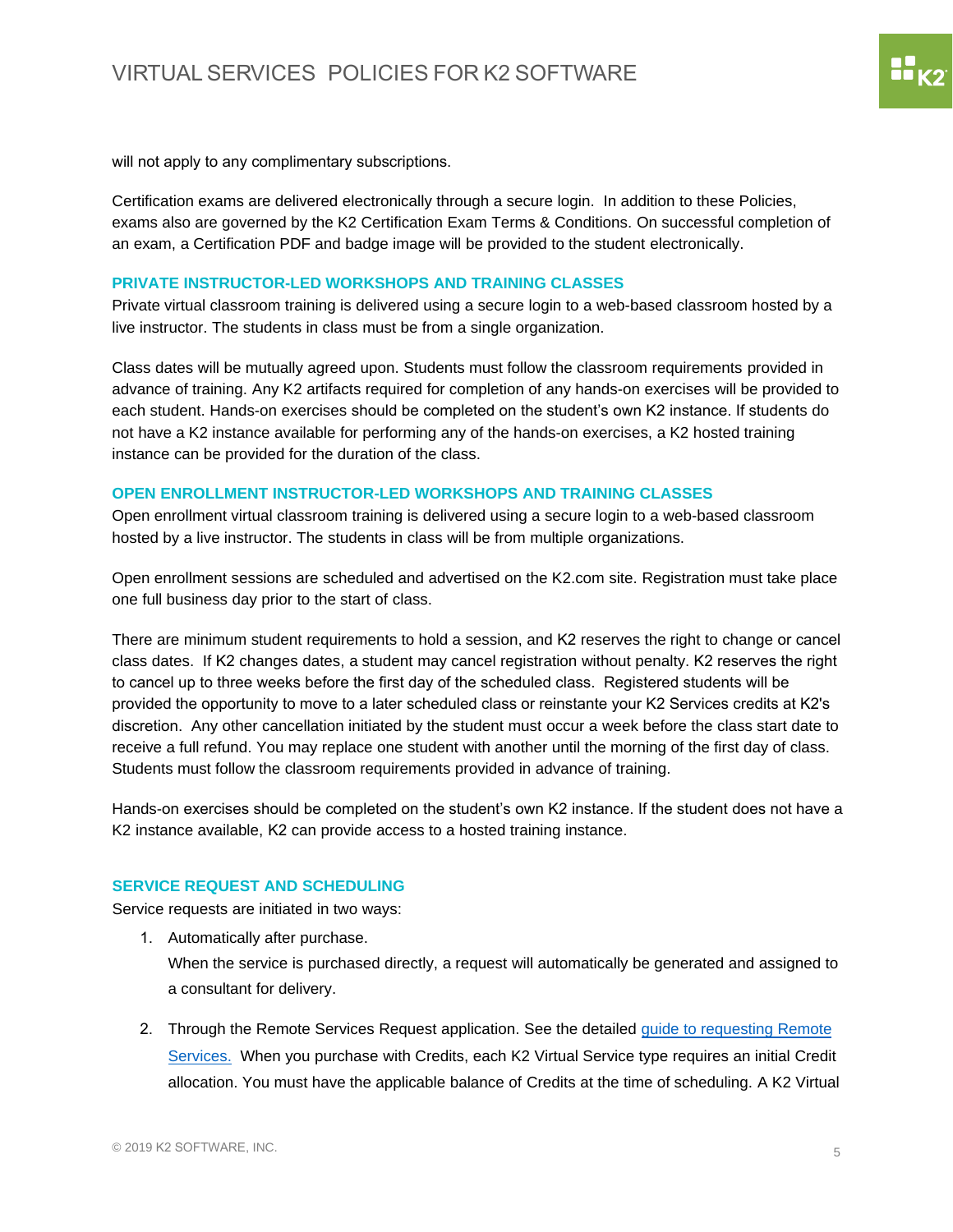Service request cannot be submitted if the available Credit balance is lower than the initial Credit requirement.

You must have an active user account on the [K2 customer portal](https://portal.k2.com/) to submit a new request for K2 Virtual Services. Initial response time may vary from service to service but should not take longer than 8 hours. Scheduling time with a consultant will require lead time. Lead times will differ from service to service.

Please see Service Delivery for further details.

# <span id="page-6-0"></span>CANCELLATION, LATE SHOW OR NO SHOW POLICIES

Our goal is to provide quality individualized service in a timely manner. We understand that there are times when you must miss an appointment due to emergencies or obligations for work or family.

No-shows, late shows and cancellations inconvenience those individuals who need access to K2 Virtual Services. We would like to remind you of our policy regarding missed appointments.

## <span id="page-6-1"></span>**SERVICE REQUEST INACTIVITY**

All services associated with a K2 Virtual Services request must be scheduled and delivered within a 12 month period. Any services not used within this period will be deemed successfully delivered, with any fees paid toward these services forfeited and any unpaid fees collected.

# <span id="page-6-2"></span>**SCHEDULED APPOINTMENT**

To cancel or reschedule an appointment, please contact the consultant that is servicing your request directly through the electronic request system.

Cancellation or rescheduling requires at least **48-hour notice.**

If you cancel with less than 24 hours of notice, any fees paid toward the appointment will be forfeited.

Scheduled appointments will be active for only 15 minutes from the scheduled start time, after which the appointment will be cancelled as "No-Show." Any fees paid toward No-Show appointments will be forfeited.

Late arrival to an appointment, within 15 minutes of start time, will incur cost from scheduled start time.

# <span id="page-6-3"></span>**SELF-PACED TRAINING (SINGLE CLASS REGISTRATION)**

To cancel or reschedule your course reservation, please contact the training coordinator directly through the electronic request system **at least one week prior to the start of the course**. Failure to do so will result in student's 3 months of access to course content to continue counting down from original requested start date.

# <span id="page-6-4"></span>**OPEN ENROLLMENT VIRTUAL INSTRUCTOR-LED TRAINING**

To cancel your course reservation, please contact the training coordinator through the electronic request system at least **one week prior to the start of the course.**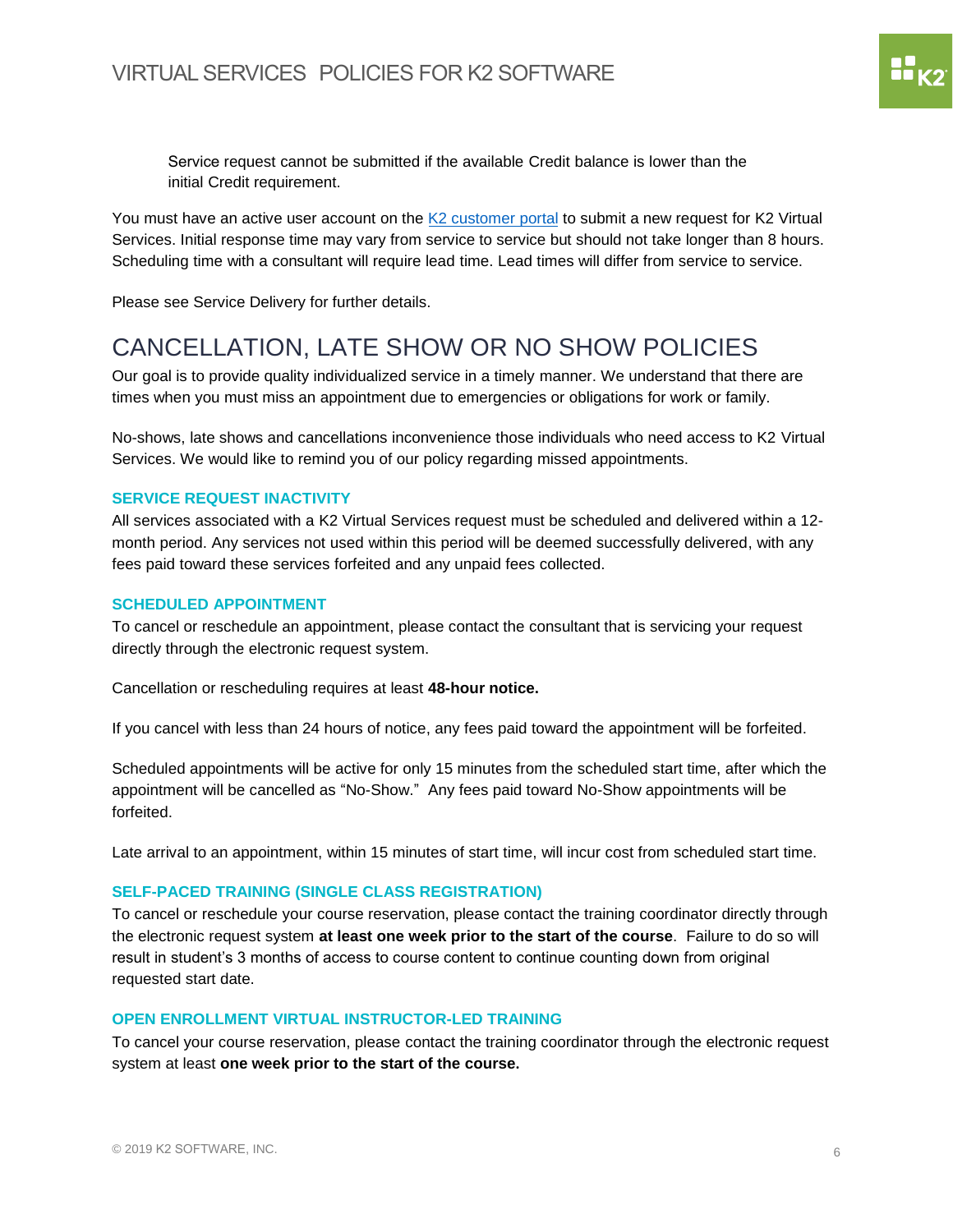# VIRTUAL SERVICES POLICIES FOR K2 SOFTWARE

If K2 changes class dates, a student may cancel the registration without penalty. Any other cancellation initiated by the student must occur a week before class start date. Failure to do so will result in forfeiture of any fees paid toward the course.

If you have registered and cannot attend the course, you may substitute another individual in your place by notifying [the](mailto:training@k2.com) training coordinator through the electronic request system. You may replace one student with another until the morning of the first day of class. The substitute student cannot already be registered and must meet the class prerequisites.

<span id="page-7-0"></span>K2 reserves the right to cancel an Open Enrollment Virtual Instructor-Led Training class up to three weeks before the first day of the scheduled class. Registered students will be provided the opportunity to move to a later scheduled class or reinstate your K2 Services Credit at K2's discretion.

#### **PRIVATE VIRTUAL INSTRUCTOR-LED TRAINING**

To cancel a private training event, please contact the trainin[g co](mailto:training@k2.com)ordinator through the electronic request system at least **ten (10) business days prior to the start of the course.** Failure to do so will result in forfeiture of any fees paid toward the course.

<span id="page-7-1"></span>To make changes to or substitute students, please notifying the training coordinator through the electronic request system. You may replace one student with another until the morning of the first day of class. The substitute student cannot already be registered and must meet the class prerequisites.

# <span id="page-7-2"></span>GENERAL TERMS

The following terms apply to and govern all K2 Virtual Services:

#### **CHANGE ORDERS**

<span id="page-7-3"></span>Any change to the K2 Virtual Services as ordered and/or a change in the assumptions and/or conditions necessary for K2 to perform K2 Virtual Services will require a mutually agreed-upon change order between the parties before the K2 Virtual Services may proceed. Additional fees, expenses, terms and scheduling changes may be required as part of a change order.

#### **CONFIDENTIALITY**

The parties acknowledge and agree that as part of K2 Virtual Services each party (a "receiving party") may have access to and/or receive certain Confidential Information of the other party (a "disclosing party"). "Confidential Information" shall mean information of a party that is confidential, proprietary, or would be reasonably considered confidential. Confidential Information shall not include information that (a) is already known by the receiving party at the time of disclosure, (b) becomes publicly known through no act or fault of the receiving party, (c) is received by the receiving party from a third party without a restriction on disclosure or use, or (d) is independently developed by the receiving party without reference to the Confidential Information of the disclosing party. All Confidential Information shall remain the exclusive property of the disclosing party. The receiving party may offer suggestions or comments with respect to Confidential Information provided originally by disclosing party ("Feedback"). Both parties agree that all Feedback is and shall be given entirely voluntarily. The receiver of the Feedback shall be free to use, disclose, reproduce, license or otherwise distribute, and exploit the Feedback provided to it as it sees fit, entirely without obligation or restriction of any kind on account of intellectual property rights or otherwise. The receiving party shall (a) use and reproduce the disclosing party's Confidential Information only as part of the K2 Virtual Services, (b) restrict disclosure of the disclosing party's Confidential Information to its employees and contractors with a need to know, and (c) not disclose the disclosing party's Confidential Information to any third party (including, but not limited to, any third party consultant, contractor, or agent) without first obtaining such third party's

88<br>88 K 2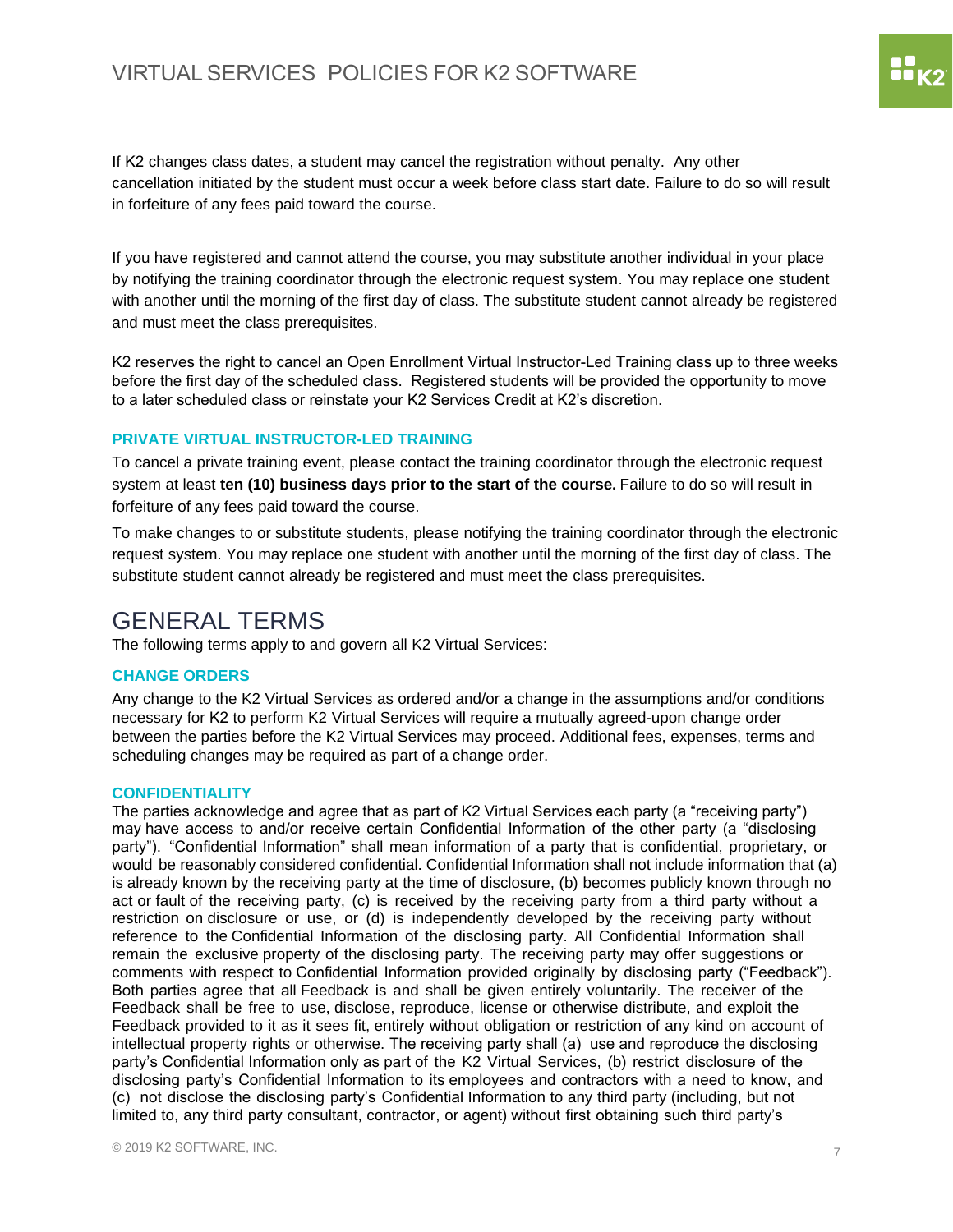<span id="page-8-0"></span>agreement to maintain the confidentiality of the disclosing party's Confidential Information under terms and conditions at least as stringent as those set forth herein. Notwithstanding these requirements, the receiving party may disclose Confidential Information of the disclosing party to the extent it is required to do so under law or in a judicial or other governmental investigation or proceeding, provided the receiving party provides notice to the disclosing party in order that the disclosing party may seek a protective order, and that such information disclosed is for the limited scope and purpose of the investigation or proceeding.

#### **OWNERSHIP AND LICENSE**

<span id="page-8-1"></span>K2 shall own all right, title and interest in any deliverables or other materials developed as part of the K2 Virtual Services, excluding any information or other materials provided by the Customer to K2 as part of the K2 Virtual Services (the "Deliverables"). K2 hereby grants to the Customer a nontransferable nonexclusive license to use such Deliverables for its internal business purposes.

## **WARRANTY**

K2 represents and warrants that the K2 Virtual Services will be performed in a good, workmanlike manner in accordance with generally accepted industry standards. K2 DOES NOT WARRANT OR GUARANTEE THAT THE K2 VIRTUAL SERVICES OR DELIVERABLES WILL MEET THE CUSTOMER'S REQUIREMENTS, THAT THE DELIVERABLES WILL OPERATE ERROR-FREE OR UNINTERRUPTED OR THAT K2 WILL CORRECT ALL ERRORS IN THE K2 VIRTUAL SERVICES OR ANY DELIVERABLE. TO THE EXTENT PERMITTED BY LAW, THESE WARRANTIES ARE EXCLUSIVE AND K2 EXPRESSLY DISCLAIMS ANY EXPRESS OR IMPLIED WARRANTIES OR CONDITIONS, INCLUDING WARRANTIES OR CONDITIONS OF MERCHANTABILITY, TITLE, NON-INFRINGEMENT, QUALITY AND FITNESS FOR A PARTICULAR PURPOSE. For any breach of the specified warranty, the Customer's exclusive remedy and SourceCode's entire liability shall be, at SourceCode's discretion, as applicable: (a) reperformance of the K2 Virtual Services; or (b) if K2 cannot substantially correct such breach, K2 may terminate the K2 Virtual Services and refund to the Customer any fees the Customer has paid to K2 for the deficient K2 Virtual Services.

## <span id="page-8-2"></span>**LIMITATION OF LIABILITY**

IN NO EVENT SHALL K2 BE LIABLE TO THE CUSTOMER FOR ANY INDIRECT, INCIDENTAL, SPECIAL, PUNITIVE OR CONSEQUENTIAL DAMAGES, OR ANY LOSS OF PROFITS, REVENUE, DATA OR DATA USE, ARISING FROM OR IN CONNECTION WITH ANY K2 VIRTUAL SERVICES, EVEN IF K2 HAS BEEN ADVISED OF THE POSSIBILITY OF SUCH DAMAGES. In no event shall SourceCode's liability under any claim made by the Customer exceed the total amount of fees paid by the Customer to K2 for the specific K2 Virtual Services at issue in the three (3) months prior to the date of any such claim. No action, regardless of form, arising out of or in connection with the K2 Virtual Services (other than an action by K2 for any amount due to K2 by the Customer) may be brought more than two (2) years after the cause of action has arisen.

#### <span id="page-8-3"></span>**INDEMNIFICATION**

Indemnification by K2. Subject to the terms specified herein, K2 will defend, indemnify

and hold the Customer harmless against any third party claims that the Deliverables, excluding any information or other materials provided by the Customer, as provided as part of the K2 Virtual Services and as used by the Customer according to these terms and the applicable order, infringes a third party's intellectual property rights.

Indemnification by Customer. You agree to defend, indemnify, and hold harmless K2, its affiliates and their respective successors, directors, officers, employees, and agents from and against any and all third-party claims, demands, costs, liabilities, judgments, losses, expenses, and damages (including attorneys' fees) arising out of, in connection with, or related to your participation in the K2 Virtual Services; and (b) your use of any K2 Virtual Services in a manner which is in any way inconsistent with these Policies.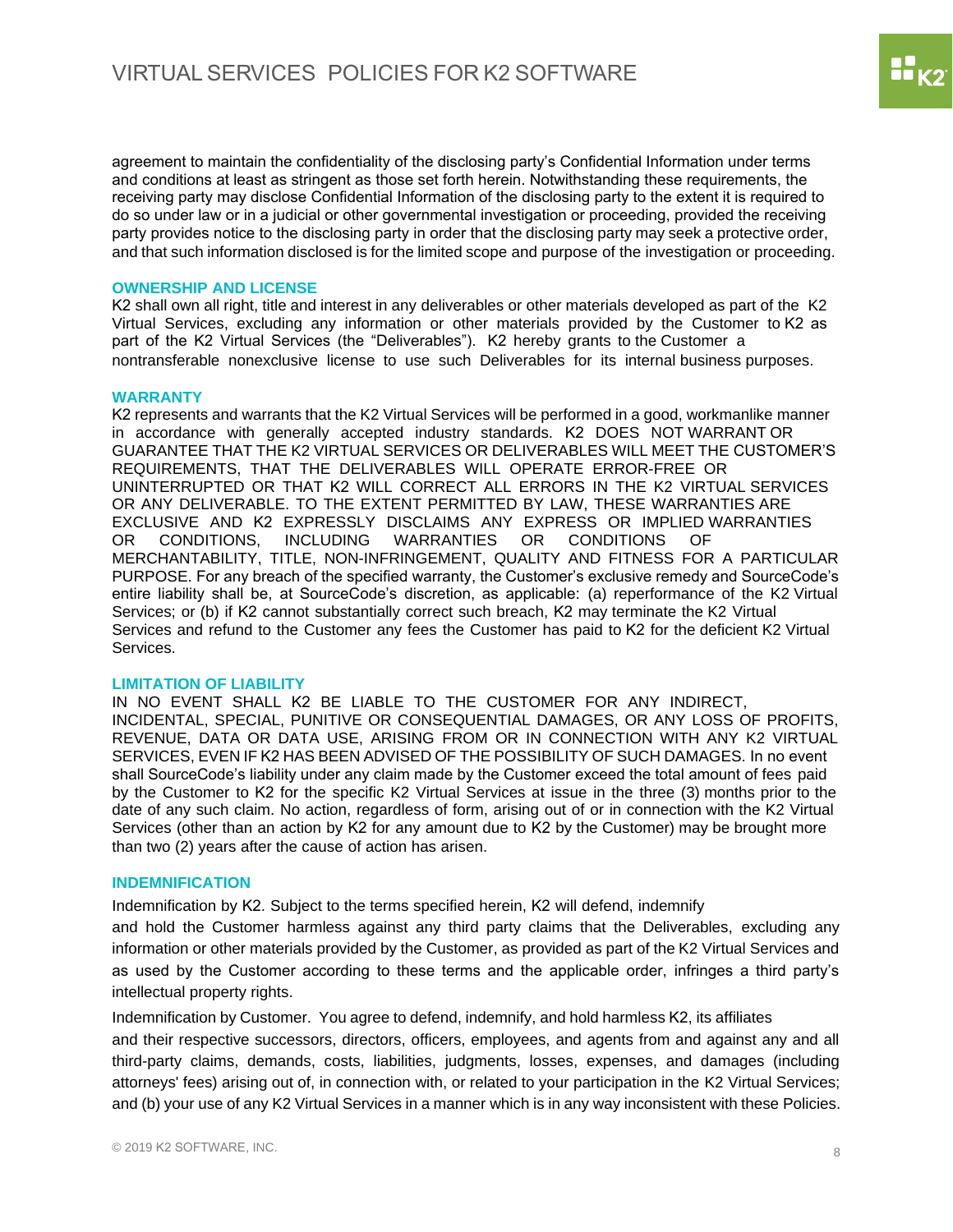The indemnified party shall promptly notify the indemnifying part in writing, not later than 30 days after the indemnified party receives notice of the claim, specifying the nature of the action and the total monetary amount sought or other such relief as is sought therein. The indemnified party shall, at the indemnifying party's expense, cooperate with the indemnifying party in all reasonable respects in connection with the defense of any such action. The indemnifying party will have sole control over the defense and settlement of the action.

If K2 believes or it is determined that the K2 Virtual Services or a Deliverable may violate a third party's intellectual property rights, K2 may choose in its discretion to: (a) modify the Deliverable to be non-infringing; (b) obtain a license for the Customer to allow for continued use of the Deliverable; or (c) terminate the license for the Deliverable and require its return from the Customer, and refund the fees the Customer paid to K2 for the applicable Deliverable.

K2 has no obligation to indemnify, defend or hold the Customer harmless: (a) if the K2 Virtual Services or any deliverables thereunder are altered or modified by anyone other than K2, or used outside the scope of use identified in these terms or the applicable order; (b) to the extent that an infringement claim is based upon any software, design, specification, instruction, data or other material not furnished by K2; or (c) to the extent an infringement claim is based upon the combination of the K2 Virtual Services or any deliverable thereunder with any products or services not provided to the Customer by K2.

<span id="page-9-0"></span>This Section provides the parties' exclusive remedies and liabilities for any claim or damages involving indemnification.

#### **RELATIONSHIP OF PARTIES**

<span id="page-9-1"></span>The parties are independent contractors under these policies. Neither party shall act, and shall not be deemed as, an agent for the other, nor shall either party have any right or power hereunder to act for or to bind the other in any respect. Notwithstanding anything to the contrary, these policies shall not be deemed to create any employer-employee, agency, franchise, joint venture or partnership relationship between the parties.

#### **NO WAIVER**

<span id="page-9-2"></span>Failure to enforce any rights hereunder, irrespective of the length of time for which such failure continues, shall not constitute a waiver of those or any other rights, nor shall a waiver by either party in one or more instances be construed as constituting a continuing waiver or as a waiver in other instances.

#### **GOVERNING LAW**

These policies and K2 Virtual Services shall be construed and controlled by the laws of the State of Washington, United States of America, and the Customer consents to exclusive jurisdiction and venue in the federal courts sitting in King County, Washington, unless no federal subject matter jurisdiction exists, in which case Customer consents to exclusive jurisdiction and venue in the Superior Court of King County, Washington. The Customer waives all defenses of lack of personal jurisdiction and forum non-convenience. The parties expressly agree that the United Nations Convention on Contracts for the International Sale of Goods will not apply to this Agreement or to the transactions processed under this Agreement.

#### <span id="page-9-3"></span>**FORCE MAJEURE**

© 2019 K2 SOFTWARE, INC. 9 K2 shall not be responsible for failure or delay of performance if caused by: an act of war, hostility or sabotage; act of God; Internet, telecommunication or electrical outage; government restrictions (including the denial or cancellation of any export or other license); or other event outside the reasonable control of K2 (collectively, "Force Majeure Events"). The parties will use reasonable efforts to mitigate the effect of any Force Majeure Events. If such Force Majeure Event continues for more than 90 days, either party may cancel unperformed services upon written notice. This Section does not excuse the Customer's obligation to pay for K2 Virtual Services as may have already been provided.